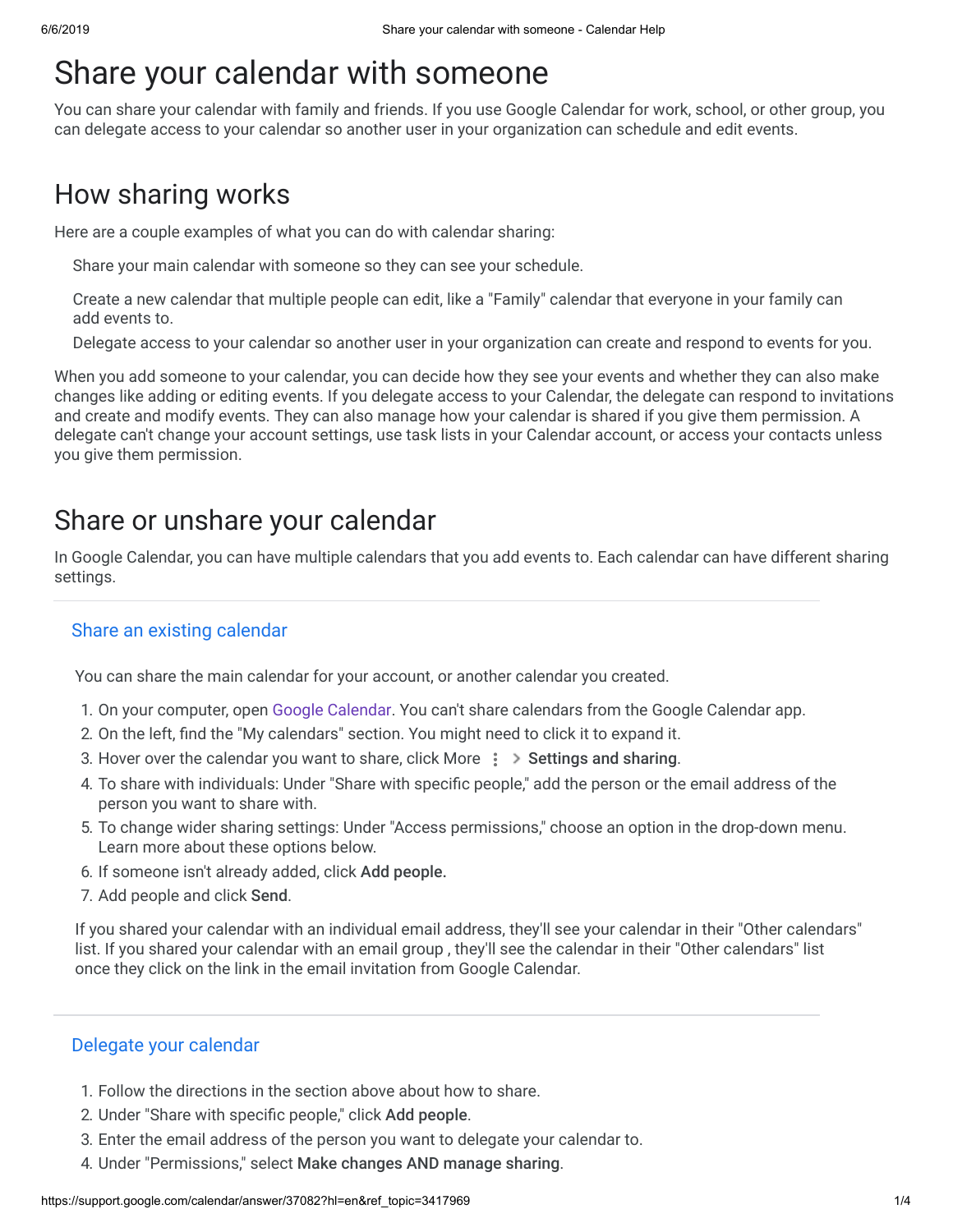#### 5. Click Send.

Your delegate will see your calendar on the left under "My calendars." If they create an event on your calendar, the invitation will come from you.

#### Create a new calendar to share

You can create a new calendar and invite other people to view or edit it. When you create an event, you'll see an option to choose which calendar to add the event to.

- 1. On your computer, open [Google Calendar.](https://calendar.google.com/) You can't create or share calendars from the Google Calendar app.
- 2. On the left, above "My Calendars," click Add  $+$  > New calendar.
- 3. Add the calendar name.
- 4. Click Create calendar.
- 5. On the left, click the name of your new calendar.
- 6. Under "Access permissions," choose an option in the drop-down menu. Learn more about these options below.
- 7. If someone isn't already added, under "Share with specific people," click Add people.
- 8. Add people and click Send.

If you shared your calendar with an individual email address, they'll see your calendar in their "Other calendar" list. If you shared your calendar with an email group, they'll see the calendar in their "Other calendars" list once they click on the link in the email invitation from Google Calendar.

Important: To get your new calendar to show up on your Android phone or tablet, you'll need to [turn on sync](https://support.google.com/calendar/answer/151674) for that calendar.

#### Share with a group

When you share your calendar with a group, it isn't automatically added to their calendar list. Instead, they'll need to click the link in the email they got to add the calendar to their list.

## Use Google Groups

If you want to share a calendar with a large group of people, you can add a Google Group. The calendar sharing [settings will automatically adjust to any changes in the group's membership over time. Learn more about](https://support.google.com/groups/topic/9216) Google Groups.

- 1. Follow the directions in one of the sections above about how to share.
- 2. Instead of adding someone's email address, enter the email address of the Google Group.

## Add people individually

You can also share your calendar by adding individual email addresses.

- 1. Follow the directions in one of the sections above about how to share.
- 2. Add each person's email address.

Share with people who don't have Google Calendar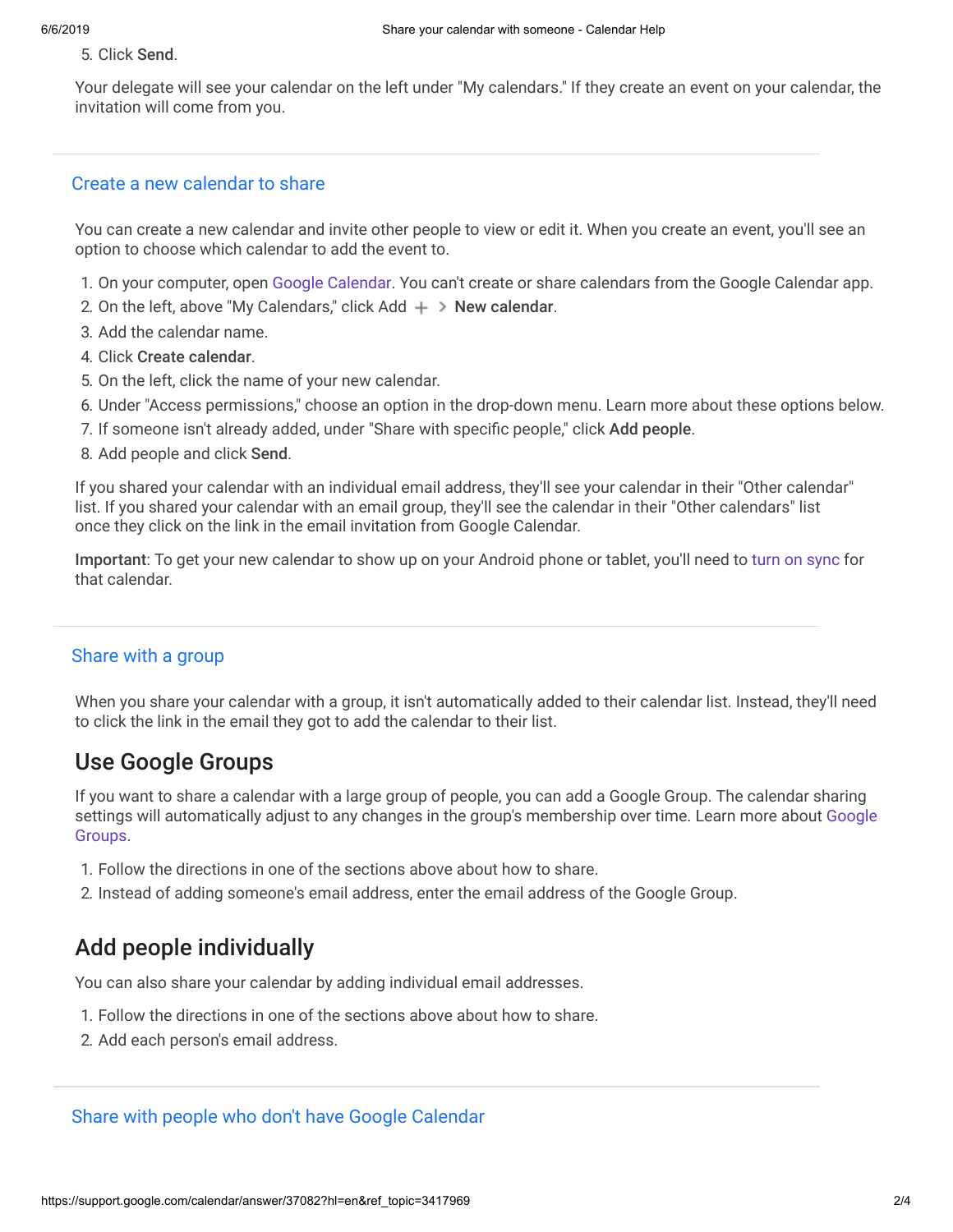The only way to let people who don't have Google Calendar view your calendar is to make it public. Learn more about [sharing publicly](https://support.google.com/calendar/answer/37083).

#### Share a calendar with everyone in your organization

If you use Google Calendar through your work, school, or other organization, you'll see the option to make your calendar available for everyone in your organization.

### How this setting works

People in your organization can find your calendar.

People outside your organization won't be able to see your calendar.

If you invite someone outside your organization to a meeting, they can see information about the meeting.

## **Options**

See all event details: People in your organization can see the details of your calendar events unless you mark them as private.

See only free/busy (hide details): People in your organization can see when your time is booked or free, but they can't see names or details of your events.

#### Remove people from sharing settings, or stop sharing publicly

- 1. On your computer, open [Google Calendar.](https://calendar.google.com/)
- 2. On the left, find the "My calendars" section. You might need to click it to expand it.
- 3. Hover over the calendar you want to unshare, click More  $\frac{1}{2}$  > Settings and sharing.
- 4. Under "Access permissions," next to "Make available to public," uncheck the box.
- 5. To stop sharing with specific people, under "Share with specific people," next to the person you want to remove, click Remove  $\times$ .

If you share multiple calendars, repeat these steps for any other calendars that you want to stop sharing.

## Control what others can see

#### Permission settings

Note: If you use Google Calendar through your work, school, or other organization, you might not see all these sharing options if your admin turned them off.

When you share your calendar with someone, you can decide how they see your events and whether they can also make changes like adding or editing events.

Here's what people can do with each sharing option:

## Make changes AND manage sharing

Change sharing settings